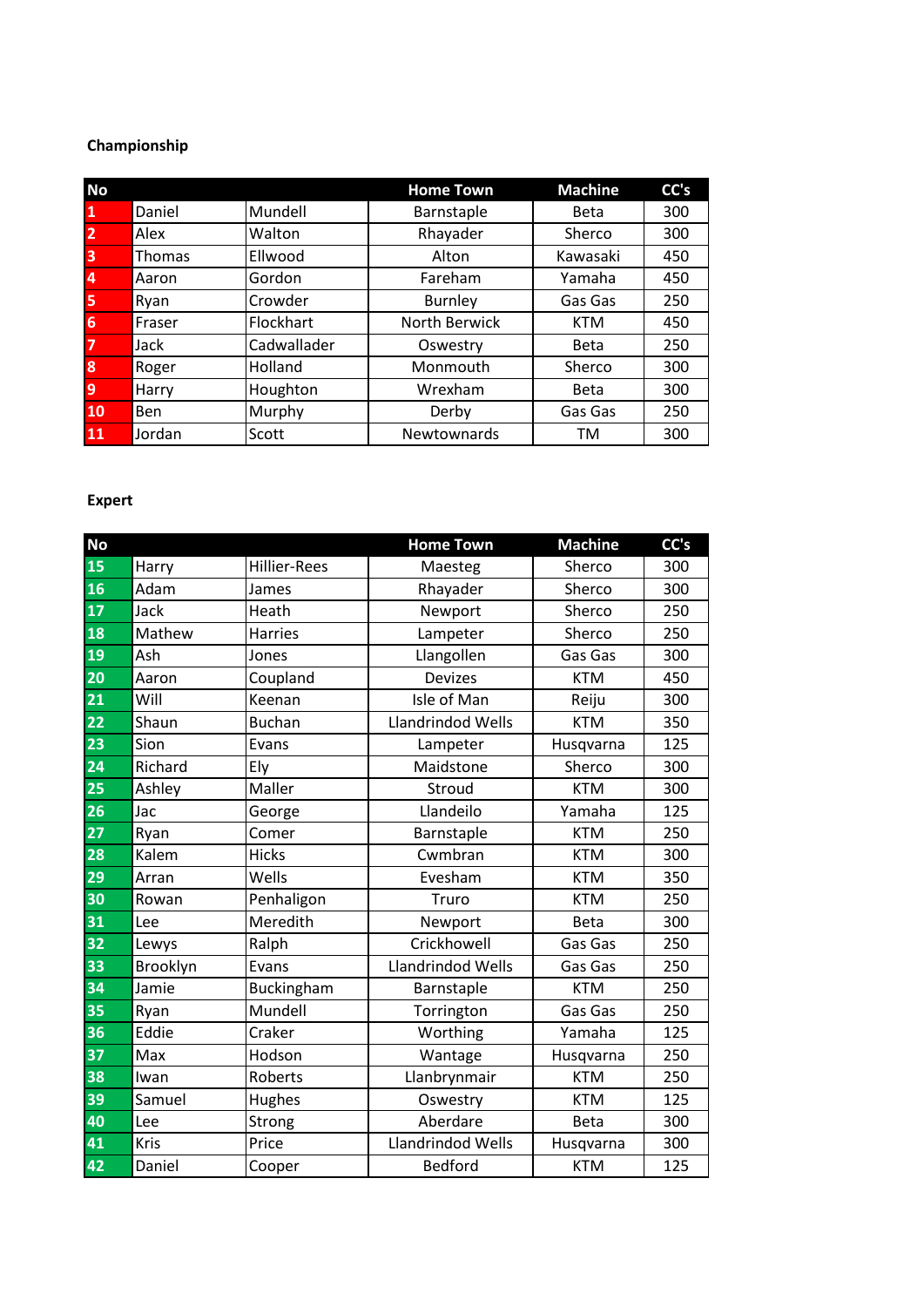| 43 | Sonny          | Parker        | <b>Ebbw Vale</b>     | <b>Beta</b> | 300 |
|----|----------------|---------------|----------------------|-------------|-----|
| 44 | David          | Lloyd-Jones   | Caersws              | <b>KTM</b>  | 125 |
| 45 | Hayden         | Maller        | Stroud               | <b>KTM</b>  | 150 |
| 46 | Duncan         | <b>Morris</b> | Oswestry             | Yamaha      | 250 |
| 47 | Gareth         | Jones         | Tregaron             | Husqvarna   | 500 |
| 48 | Callum         | Evans         | Llanidloes           | Gas Gas     | 350 |
| 49 | Jonathan       | Rowlands      | Knighton             | <b>Beta</b> | 300 |
| 50 | Lloyd          | Price         | Maesteg              | <b>Beta</b> | 300 |
| 51 | Robert         | Marsh         | <b>Ystrad Meurig</b> | Sherco      | 300 |
| 52 | Ethan          | Pugh          | Newtown              | <b>Beta</b> | 250 |
| 53 | <b>Brett</b>   | Pocock        | Lewes                | <b>KTM</b>  | 250 |
| 54 | Matthew        | Woodham       | <b>Bridgend</b>      | Gas Gas     | 300 |
| 55 | <b>Bradley</b> | Chugg         | Ilfracombe           | <b>Beta</b> | 350 |

## **Clubman**

| <b>No</b> |             |              | <b>Home Town</b>    | <b>Machine</b> | CC's |
|-----------|-------------|--------------|---------------------|----------------|------|
| 56        | Liam        | Ryland       | <b>Builth Wells</b> | Gas Gas        | 250  |
| 57        | Jack        | Probert      | Llandrindod Wells   | Sherco         | 125  |
| 58        | Rhydian     | Rees         | <b>Builth Wells</b> | Husqvarna      | 125  |
| 59        | Curtis      | Colcombe     | Merthyr Tydfil      | <b>Beta</b>    | 300  |
| 60        | Ryan        | Phillips     | Welshpool           | Yamaha         | 250  |
| 61        | Tom         | Cadwallader  | Oswestry            | <b>KTM</b>     | 250  |
| 62        | Russell     | Millward     | Isle of Man         | Yamaha         | 250  |
| 63        | John        | Stanley      | Waterlooville       | Gas Gas        | 250  |
| 64        | Carwyn      | Rosser       | Lampeter            | <b>KTM</b>     | 250  |
| 65        | Kai Lewis   | Tinker       | Newtown             | <b>KTM</b>     | 250  |
| 66        | Christopher | Pryce        | Leominster          | <b>KTM</b>     | 250  |
| 67        | Aaron       | <b>Bates</b> | Rhayader            | Gas Gas        | 250  |
| 68        | Jordan      | Young        | Gillingham          | Yamaha         | 250  |
| 69        | Jordan      | Kiff         | South Molton        | <b>KTM</b>     | 250  |
| 70        | George      | Williams     | Llandrindod Wells   | Sherco         | 300  |
| 71        | Charlie     | Morgan       | Llandrindod Wells   | Husqvarna      | 250  |
| 72        | Rhys        | Fraser       | Penryn              | <b>KTM</b>     | 250  |
| 73        | Gareth      | Whittingham  | Usk                 | Yamaha         | 250  |
| 74        | Orry        | Millward     | Isle of Man         | Yamaha         | 250  |
| 75        | Rhodri      | Gardener     | Llanwrda            | <b>Beta</b>    | 300  |
| 76        | John        | Williams     | Llandrindod Wells   | <b>KTM</b>     | 250  |
| 77        | James       | Griffiths    | Llandrindod Wells   | <b>KTM</b>     | 200  |
| 78        | Ben         | Anderson     | Llandrindod Wells   | Yamaha         | 250  |
| 79        | Alwyn       | Morgan       | Llanwrda            | <b>Beta</b>    | 300  |
| 80        | Lewis       | Singleton    | Abingdon            | <b>KTM</b>     | 250  |
| 81        | Daniel      | Davies       | Llanelli            | Sherco         | 450  |
| 82        | Carl        | Gerrard      | Knighton            | <b>KTM</b>     | 300  |
| 83        | Dean        | Wright       | Swansea             | <b>KTM</b>     |      |
| 84        | Thomas      | White        | Caldicot            | <b>KTM</b>     | 350  |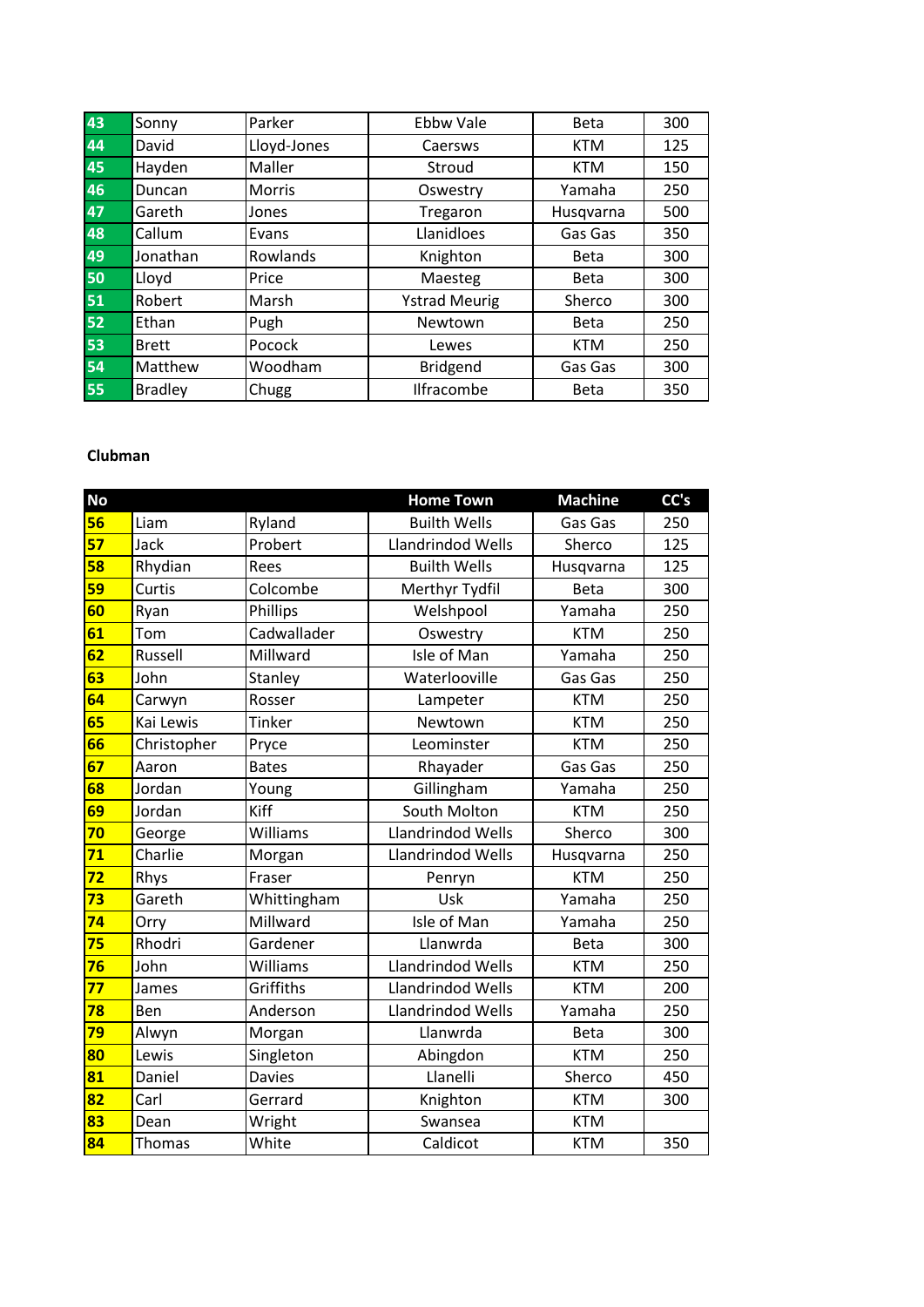| 85              | Marty          | Jones          | Knighton               | <b>KTM</b>  | 150 |
|-----------------|----------------|----------------|------------------------|-------------|-----|
| 86              | Cole           | Elliott        | Talybont               | <b>Beta</b> | 300 |
| 87              | Liam           | Jones          | Tidworth               | <b>KTM</b>  | 250 |
| 88              | Sam            | <b>Hoskins</b> | Evesham                | <b>KTM</b>  | 350 |
| 89              | Zac            | <b>King</b>    | <b>Bristol</b>         | TM          | 300 |
| 90              | Simon          | Hewitt         | Neath                  | Yamaha      | 250 |
| $\overline{91}$ | Josh           | Elliott        | Talybont               | <b>KTM</b>  | 350 |
| 92              | Michael        | Spence         | <b>Church Stretton</b> | <b>KTM</b>  | 300 |
| 93              | Seth           | Grazier        | <b>Bromsgrove</b>      | Husqvarna   | 300 |
| $\overline{94}$ | <b>Bradley</b> | Price          | <b>Builth Wells</b>    | Kawasaki    | 250 |
| 95              | <b>Ben</b>     | Stanley        | Swansea                | Husqvarna   | 250 |

#### **Over 40's**

| <b>No</b> |             |                | <b>Home Town</b>    | <b>Machine</b> | CC's |
|-----------|-------------|----------------|---------------------|----------------|------|
| 96        | Edward      | Jones          | Llanidloes          | <b>KTM</b>     | 125  |
| 97        | Arron       | Crowder        | Colne               | Beta           | 300  |
| 98        | Tim         | Forman         | Caersws             | <b>Beta</b>    | 300  |
| 99        | Anthony     | Griffith       | Clynderwen          | Beta           | 250  |
| 100       | Wayne       | Mundell        | Barnstaple          | <b>Beta</b>    | 250  |
| 101       | Paul        | Herbert        | Ellesmere           | <b>Beta</b>    | 250  |
| 102       | <b>Neil</b> | <b>Thomas</b>  | <b>Bridgend</b>     | <b>KTM</b>     | 300  |
| 103       | Bo          | Anderson       | Llandrindod Wells   | Sherco         | 300  |
| 104       | Gavin       | <b>Barnett</b> | Kidderminster       | Gas Gas        | 350  |
| 105       | Anthony     | Evans          | Llandrindod Wells   | Gas Gas        | 250  |
| 106       | Darren      | Kiff           | South Molton        | <b>KTM</b>     | 300  |
| 107       | Richard     | Penhaligon     | Truro               | <b>KTM</b>     | 250  |
| 108       | Tony        | Penhaligon     | Redruth             | <b>KTM</b>     | 250  |
| 109       | Aled        | Jones          | Machynlleth         | <b>KTM</b>     | 300  |
| 110       | lan         | Pritchard      | Neath               | Sherco         | 250  |
| 111       | Grant       | Mayhew         | Machynlleth         | Yamaha         | 250  |
| 112       | Stephen     | Pryce          | Newtown             | Yamaha         | 250  |
| 113       | Luke        | Powell         | <b>Builth Wells</b> | <b>Beta</b>    | 250  |
| 114       | Caerwyn     | Ralph          | <b>Brecon</b>       | Suzuki         | 250  |
| 115       | Iwan        | Rees           | Crymych             | <b>KTM</b>     | 250  |

### **Over 50's**

| <b>No</b> |        |                 | <b>Home Town</b>  | <b>Machine</b> | CC's |
|-----------|--------|-----------------|-------------------|----------------|------|
| 116       | Jason  | Rees            | Swansea           | Husgvarna      | 350  |
| 117       | Karl   | <b>Greenall</b> | Carnforth         | KTM            | 250  |
| 118       | Martin | Paosila-Jones   | Llandrindod Wells | <b>Beta</b>    | 390  |
| 119       | Emlyn  | George          | Llandeilo         | KTM            | 300  |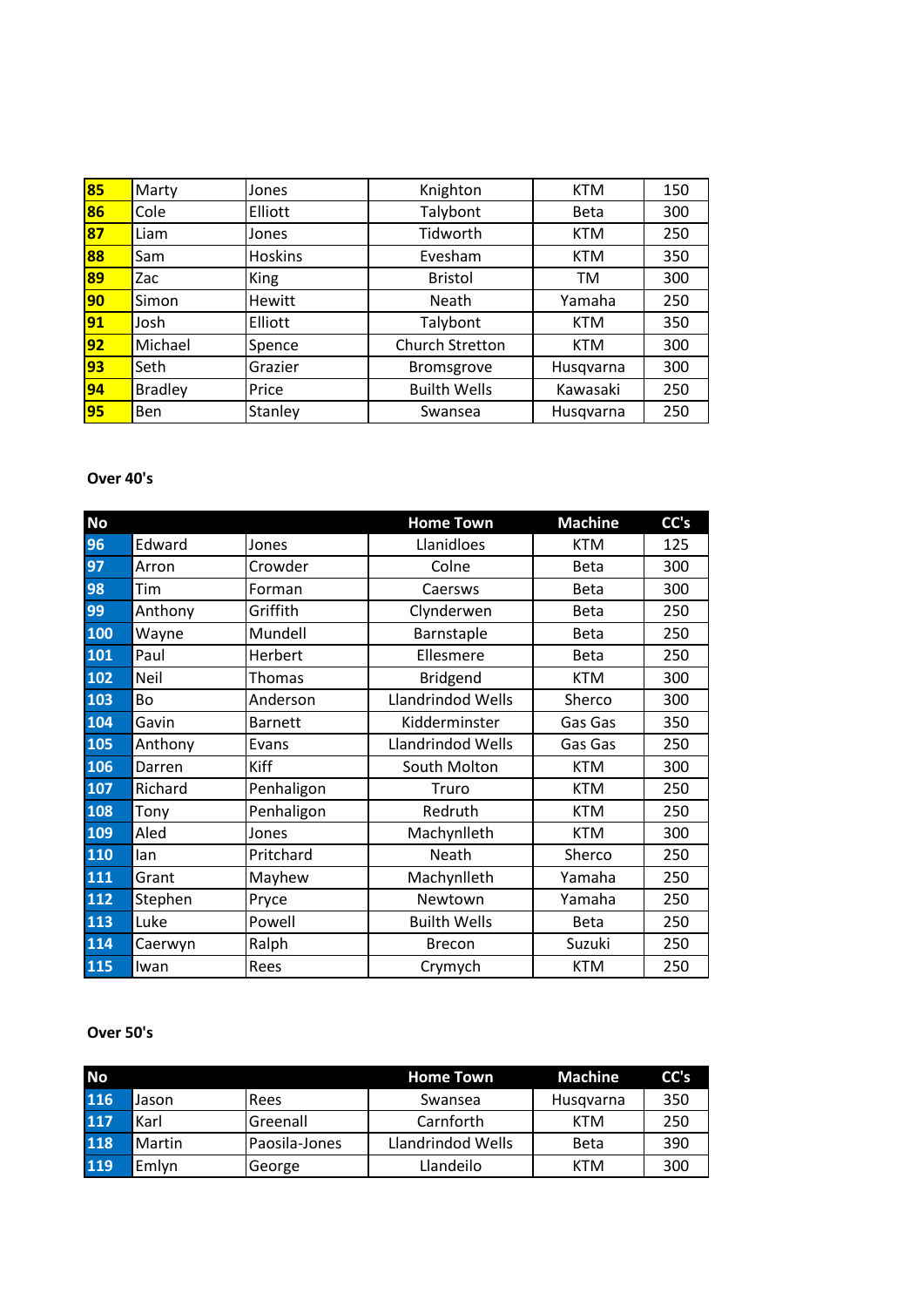| 121 | Anthony | Crowe         | Grange-Over-Sands   | Gas Gas     | 250 |
|-----|---------|---------------|---------------------|-------------|-----|
| 122 | Gareth  | <b>Davies</b> | Lampeter            | Sherco      | 250 |
| 123 | Gary    | Jones         | Neath               | Husqvarna   | 350 |
| 124 | David   | Price         | <b>Builth Wells</b> | <b>Beta</b> | 200 |
| 125 | Graham  | Gorse         | Fareham             | Yamaha      | 250 |
| 126 | Colin   | Evans         | Llangadog           | Sherco      | 125 |
| 127 | Peter   | Tolley        | Pershore            | Sherco      | 250 |
| 128 | Andrew  | Thomas        | Kidwelly            | Gas Gas     | 300 |
| 129 | Oliver  | <b>Ross</b>   | Southampton         | <b>KTM</b>  | 250 |

### **Ladies**

| <b>No</b> |        |            | <b>Home Town</b>  | <b>Machine</b> | CC's |
|-----------|--------|------------|-------------------|----------------|------|
| 131       | Leonni | Tighe      | Rochdale          | Gas Gas        | 250  |
| 132       | Zoe    | Zembrzuski | Llandrindod Wells | <b>Beta</b>    | 200  |
| 133       | Laura  | Ciotte     | Worthing          | <b>Beta</b>    | 300  |
| 134       |        |            |                   |                |      |
| 135       | Manon  | Williams   | Lampeter          | Husqvarna      | 150  |

#### **Sportsman A**

| <b>No</b>            |                      | <b>Home Town</b>         | <b>Machine</b> | CC's |
|----------------------|----------------------|--------------------------|----------------|------|
| 136<br><b>Thomas</b> | Groves               | <b>Llandrindod Wells</b> | <b>KTM</b>     | 250  |
| 137<br>Ben           | <b>Hardwick</b>      | Rhayader                 | Sherco         | 250  |
| 138<br>Ashley        | <b>Bonwick Smith</b> | <b>Llandrindod Wells</b> | <b>KTM</b>     | 350  |
| 139<br>Dylan         | Leach                | Newtown                  | Yamaha         | 250  |
| 140<br>Gareth        | <b>Davies</b>        | Llanelli                 | Sherco         | 250  |
| 141<br>Paul          | <b>Tinker</b>        | Newtown                  | <b>KTM</b>     | 250  |
| 142<br>Cameron       | James                | Rhayader                 | Gas Gas        | 250  |
| 143<br>Adam          | Chessell             | Llandrindod Wells        | <b>KTM</b>     | 250  |
| 144<br>Dan           | Oliver               | <b>Brecon</b>            | <b>Beta</b>    | 300  |
| Phillip<br>145       | <b>Barnett</b>       | Llandeilo                | <b>KTM</b>     | 350  |
| 146<br>Mat           | Llewellyn            | Port Talbot              | <b>KTM</b>     | 300  |
| 147<br>Kevan         | James                | Knighton                 | <b>KTM</b>     | 300  |
| 148<br>Alex          | Jones                | Swansea                  | Yamaha         | 250  |
| 149<br>Elis          | Smith                | Dolgellau                | Gas Gas        | 250  |
| 150                  |                      |                          |                |      |
| 151<br>Daniel        | Price                | <b>Builth Wells</b>      | <b>Beta</b>    | 200  |
| 152<br>Geraint       | Rose                 | <b>Bridgend</b>          | Sherco         | 250  |
| 153<br>Gareth        | Rose                 | <b>Bridgend</b>          | <b>KTM</b>     | 350  |
| 154<br>Cosmin        | Radu                 | Llandrindod Wells        | <b>KTM</b>     | 350  |
| 155<br>Robert        | <b>Davies</b>        | <b>Llandrindod Wells</b> | <b>Beta</b>    | 300  |
| 156<br>Dan           | Hodson               | Wantage                  | <b>Beta</b>    | 200  |
| 157<br>Ben           | Evans                | Rhayader                 | Sherco         | 300  |